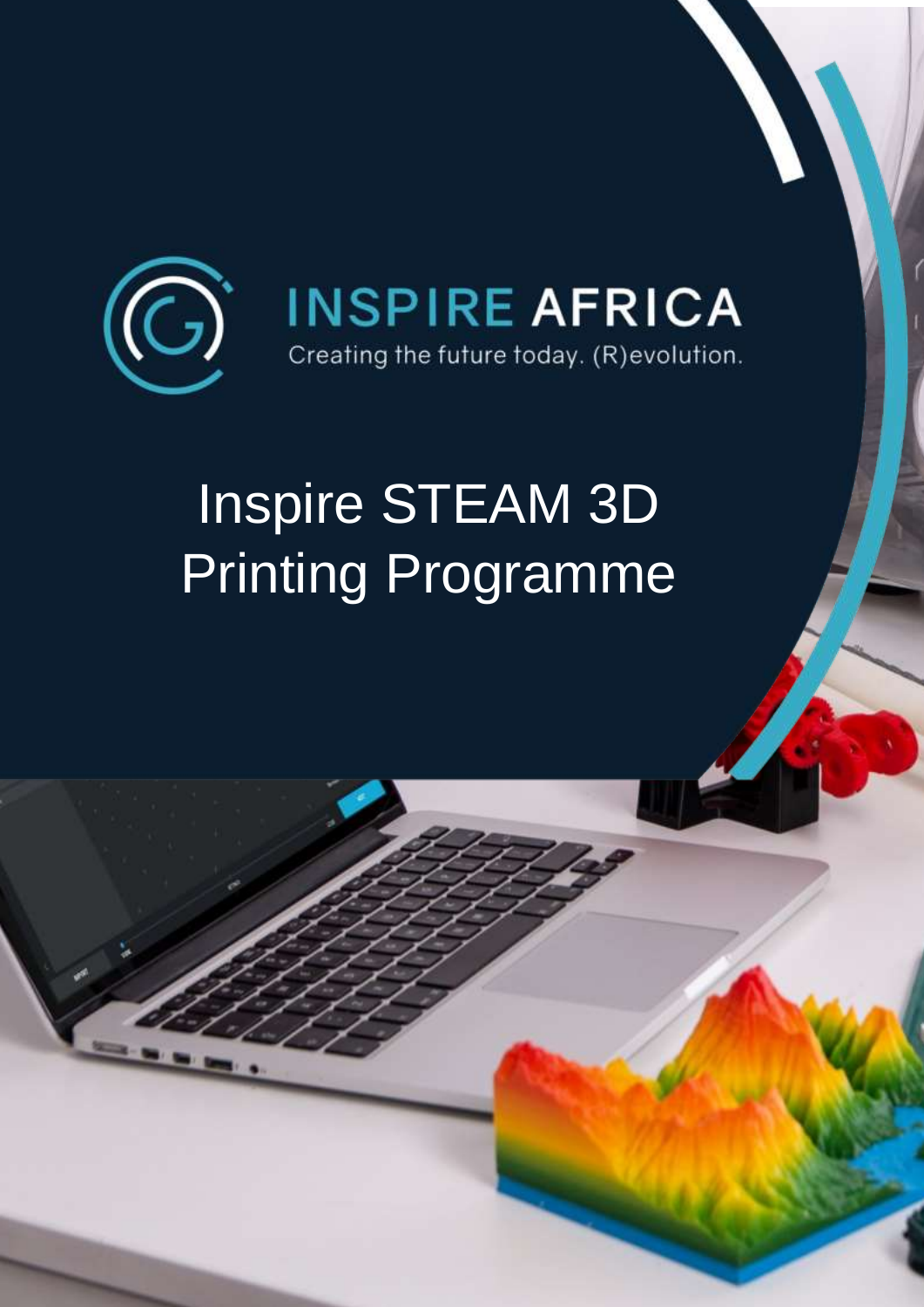# **INTRODUCTION TO 3D PRINTING**

3D printing is a rapidly expanding field. Everyday new use cases for 3D printers are discovered and implemented. The 3D printing process builds three-dimensional objects from a computer-aided design (CAD) model. This is usually done by melting plastic successively adding material layer by layer (known as additive manufacturing).

3D printing has many applications in education, and with the rapidly increasing popularity of 3D printing, this technology will become more and more a part of our lives in the future. One of the areas where 3D printing is creating positive change is education.

#### **THE BENEFITS OF USING 3D PRINTING IN EDUCATION**

3D printing is an enabling technology that encourages and drives innovation. It provides one with the unprecedented opportunity to design anything using advanced modeling tools. These modelling tools were previously only covered at a tertiary education level and digital manufacturing only available to large companies. With costs lowering this is enabling increased accessibility to a wider audience and more people able to access this powerful technology.

There are many benefits to using 3D printing technology in education. These benefits extend far beyond learning about the process of 3D printing. 3D printing itself not only enables one to learn about 3D design, material science, the technology behind 3D printers and their practical uses, but also makes the learning environment far more engaging and interesting.

Here are some of the main benefits of using 3D printing in education:

#### **1. Make learning hands-on again.**

3D printing is one of very few technologies that can be used to make learning more hands on. 3D printers do not just allow students to learn how to create things, it also allows educators to make concepts tangible. 3D printing allows geography teachers to create landforms, or 3D topographical maps. It allows math teachers to create fractions, or create 3D models of the cartesian plane, assisting students to visualize concepts that were previously challenging to teach.

#### **2. Solve real-world problems.**

3D printers allow the learnings of students to make a difference in the real world. During the COVID crisis, some schools presented a challenge to students to help stop the spread of the virus. Students designed and tested masks, handle holders, parts for ventilators, shields used by cashiers and more.

#### **3. Create inventors.**

3D printing enables students to access and control the entire design process from concept to rapid prototyping to the creation of end use products. Nothing else can mimic this.

#### **4. Bring a whole new modern twist to art.**

CAD enables students to create modern digital art and materialize it in the real world. The Inspire Africa 3D Printing lesson plans show students how to create their own 3D cartoon characters, and then bring them to life.

#### **5. Teamwork helps build school camaraderie.**

3D printers give students of all 3D modeling skill levels to create. More advanced learners can collaborate to create composite parts, made up of many components that act together. School-wide 3D printing competitions are a great way to exercise teamwork skills and build camaraderie.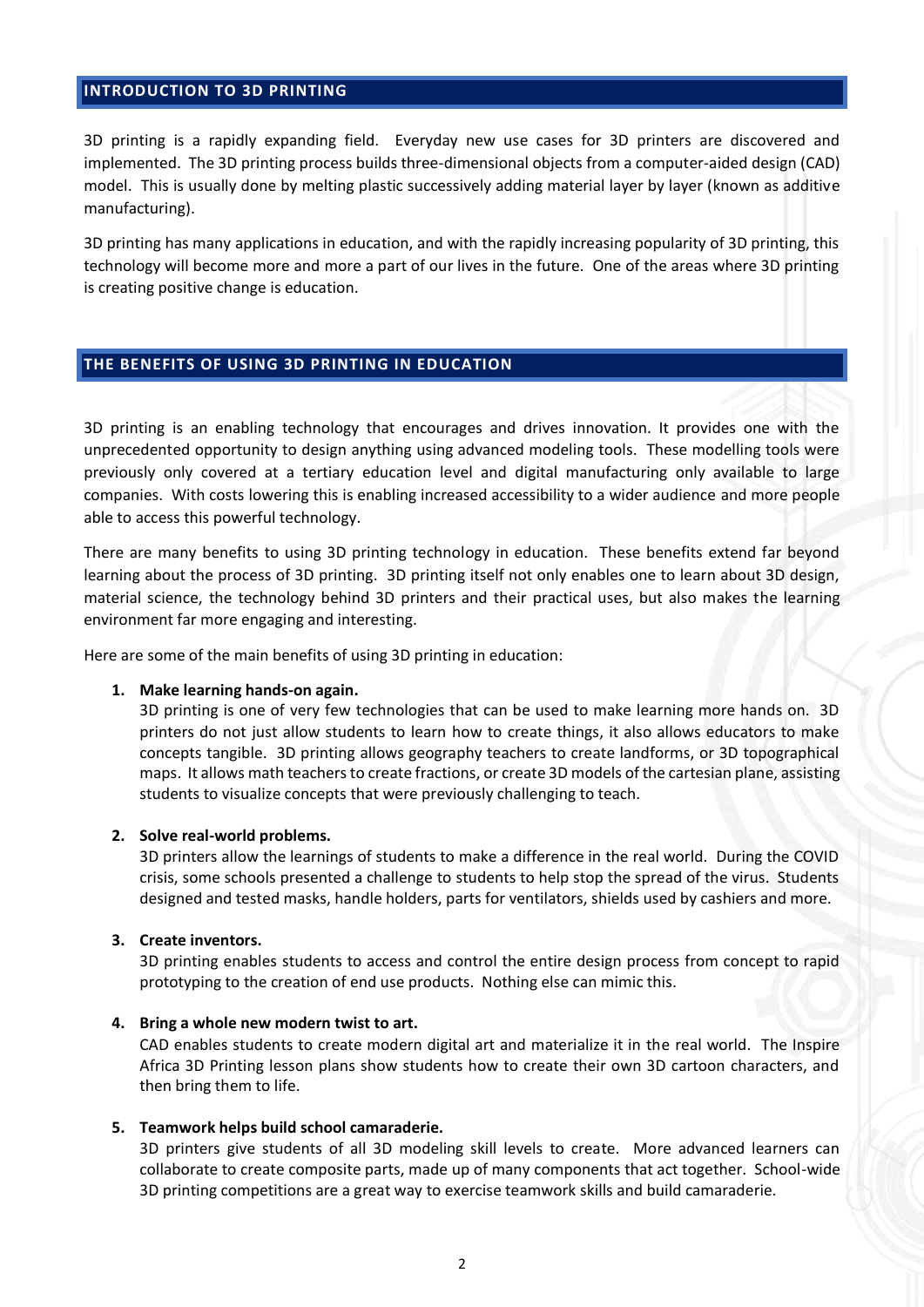#### **6. Engage reluctant learners.**

3D printing is exciting, and everyone wants to get involved. 3D printing creates a wonderful way to teach and motivate students, and there is never a shortage of excitement.

#### **7. Integrated with other education and 4iR technologies.**

3D printing allows other modern teaching methods to expand. The Inspire Africa 3D Printing Database has an entire section dedicated to making the DJI Tello more capable and interesting. Print replacement parts, modify the drone, turn it into a lunar lander, design components to give your drone an edge in a drone race!

If your school is using Minecraft, 3D printers even enable students to print out their Minecraft creations.

# **THE INSPIRE 3D PRINTING PACKAGE**

The Inspire 3D Printing Package is designed to provide schools with a start to finish solution for 3D printing and ensures that educators know exactly how to maximise the use of 3D printers through thorough training.

The curriculum consists of three components:

- 1. Core Curriculum 8 lessons
- 2. STEAM Subject Lesson Plans 20 lessons
- 3. Model Database

#### **1. Core Curriculum**

The core curriculum consists of video and formal lessons that cover the core concepts around 3D printing and CAD. All this content is provided through the Inspire Africa learner management system (LMS).

The following chapters are covered in the core curriculum:

- 1. Introduction to 3D Printing
- 2. 3D Printer Technology
- 3. Introduction to Fusion 360
- 4. Introduction to Tinkercad
- 5. Introduction to Slicers

#### **2. STEAM subject lesson plans**

The LMS includes lesson plans for a variety of subjects:

• *Physics*

Example lessons: The Theory of Catapults, Energy Conservation, Pendulums

• *Technology*

Example lessons: Future Architect, Bridge Builders, Flashlight (Introduction to circuitry)

- *Chemistry* Example lessons: Atoms, Molecules, Light and Waves
- *Mathematics* Example Lessons: Easy as Pi, XZY (The Cartesian Plane)
- *Biology*

Example Lessons: DNA, Cellular Structure, Mitosis, The Human Body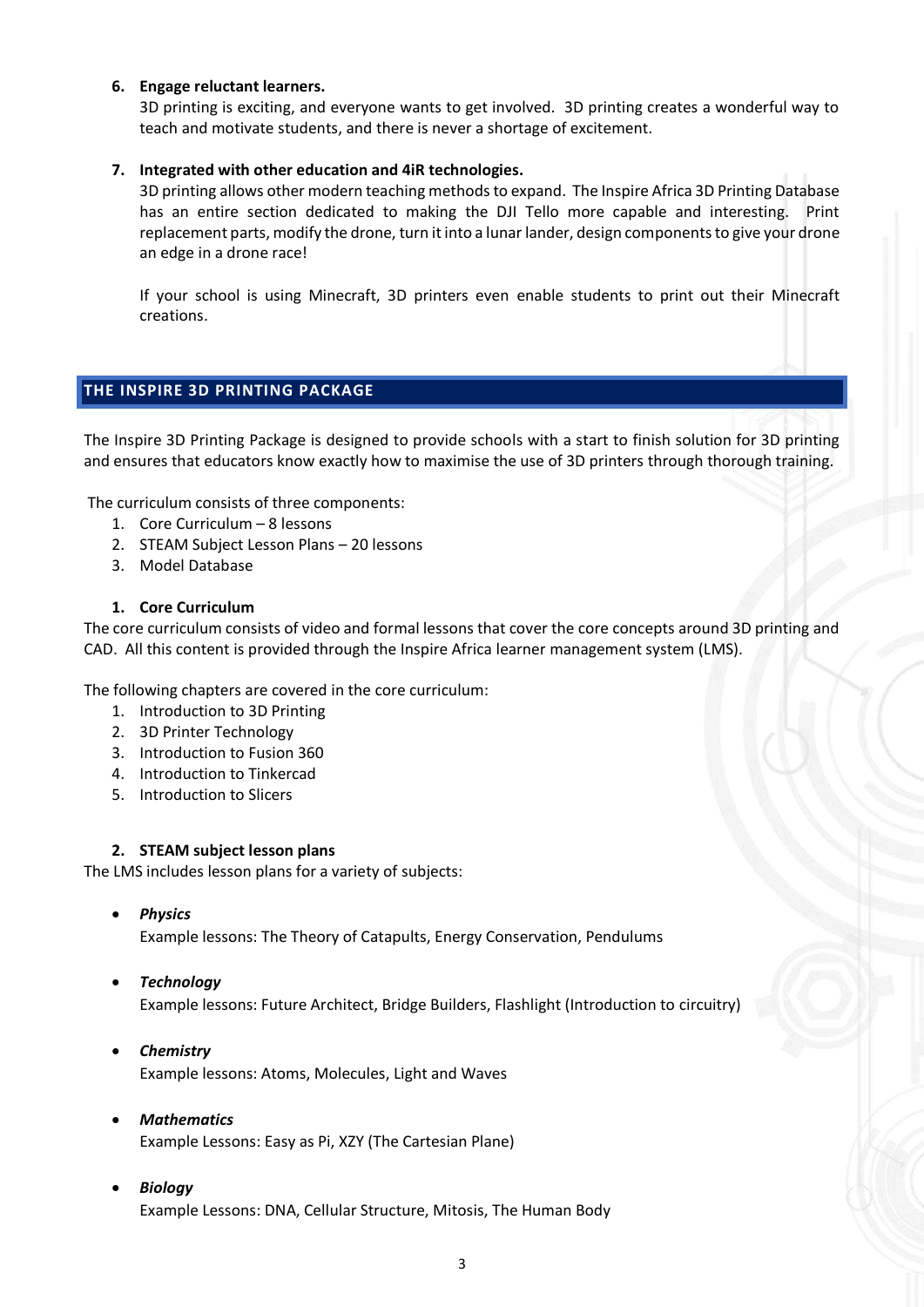• *Geography*

Example Lessons: 3D Topographical Maps, Landform Library

• *Art*

Example Lessons: Cartoon Characters, DIY Vase, Open Art Challenge

Lesson plans contain valuable information for educators, such as estimated print times, estimated filament quantity required and more to ensure that educators can prepare for lessons effectively.

*\*Note that additional lesson plans and supporting 3D models will be released continuously. Educators are also encouraged to come up with their own lessons.*

## **3. Model Database**

The model database contains all the models required in the lesson plans. Note that in some cases, students are encouraged to create their own models. Less advanced students may however be provided models via the database.

The model database contains. stl and GCode files for recommended Inspire Africa printers. These models can however be printed on other printers by slicing the .stl files.

Contained in the database are also various teachers aids and supporting printable models to supplement other Inspire Africa educational products.

An .stl file is a file that allows you to view the 3D model in CAD software like Autodesk Fusion 360, this model can be altered within the CAD software. A GCode file is file that is created after and .stl file has been "sliced" (the process whereby the printer is instructed how to print the file, which required the user to have some knowledge of slicing software).

Being able to access pre-sliced GCode models allows novice users to easily print. Users not using the Inspire Africa printers are able to still use the database by slicing the .stl files according to their printer specs.

## **EDUCATOR TRAINING**

As with other Inspire Africa STEAM education products, full teacher training is provided. Our instructors cover the entire core curriculum as well as hardware and software setup. Selected lesson plans will also be covered.

Training takes place over two full days. Prior to training, teachers will be given access to the Inspire Africa LMS, which will guide them on how to set up their CAD software.

Training is provided for two educators but additional educators can be accommodated.

# **HARDWARE**

Inspire Africa has sourced and provide only the highest quality and cost-effective printers. Two printer options are available. Our selected printers are:

- Easy to set up
- Require minimal maintenance
- Extremely reliable
- Easy to use
- Produce high resolution models
- Excellent after sale support